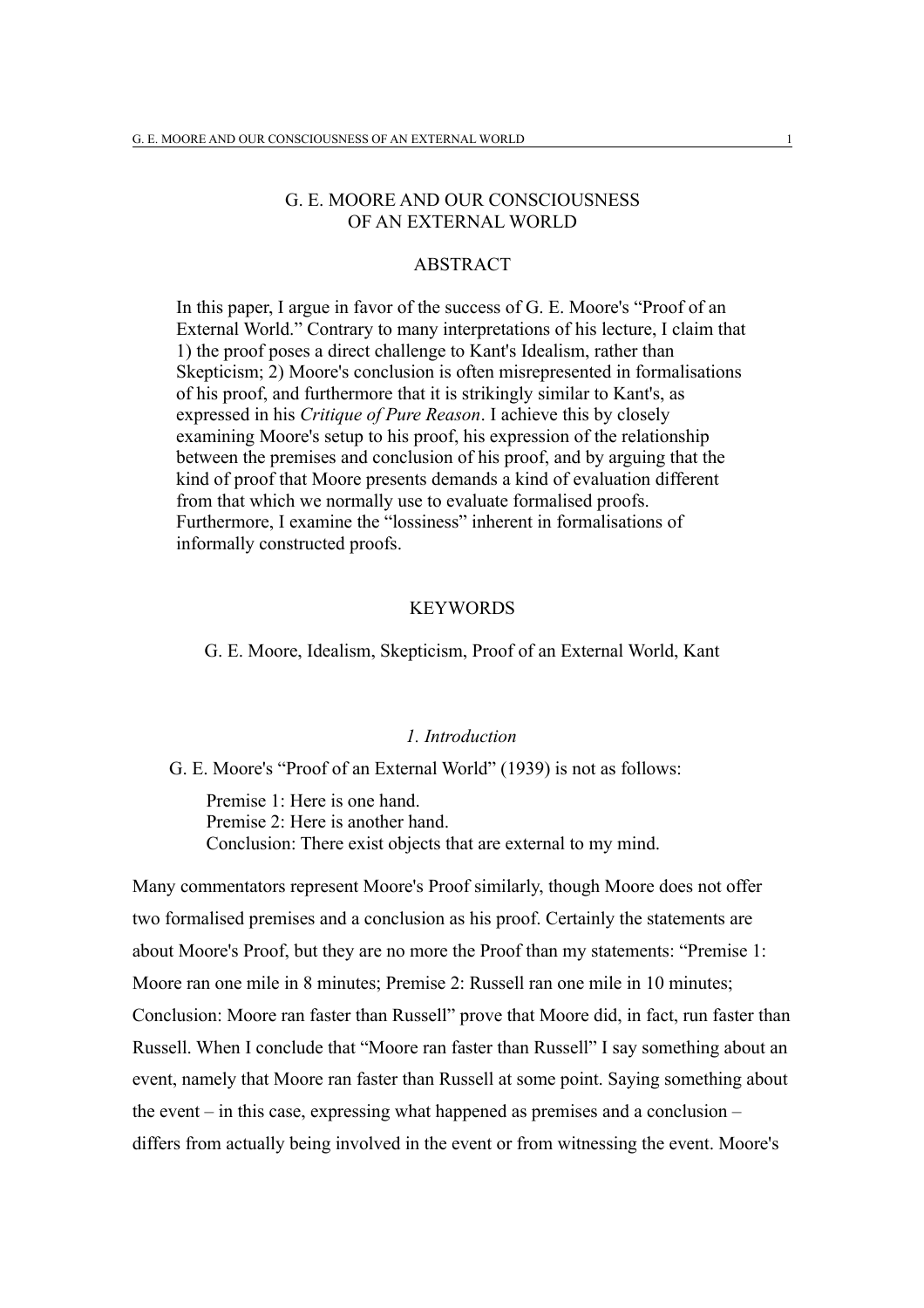proof is an event. The premises and conclusions listed above are about his proof. The proof itself takes a different form.<sup>[1](#page-16-0)</sup>

One reason to undertake a close study of Moore's proof is to investigate the relationships between certain kinds of informal proofs and their formalisations. I will argue that in at least some cases, formalisations of informally constructed proofs fail to capture the force of their informal inspirations. We can sometimes, or perhaps often, characterise the process of formalisation as "lossy."

### *1.1. Formalisations of Moore's Proof*

Others render a formalisation of Moore's Proof slightly differently, but above I have tried to keep a formal version as close as possible to what Moore might have said were he to offer a proof in such a way. Two of the most influential, somewhat-recent commentators on Moore's Proof are James Pryor (2004) and Crispin Wright (2002). Each formalise Moore's work slightly differently:

| $Pryor^2$                              | $W$ right <sup>3</sup>                |
|----------------------------------------|---------------------------------------|
| $(1)$ Here are two hands.              | II Here is a hand                     |
| $(2)$ If hands exist, then there is an | III There is a material world         |
| external world.                        | (since any hand is a material object) |
| $(3)$ So there is an external world.   | existing in space)                    |

Expressed as *modus ponens*, we immediately see Pryor's version of the Proof as valid, leaving him to investigate whether we know the premises to be true, or in a mysterious shift from Moore's vocabulary, whether we are justified in believing them. For his purposes, Pryor "assume[s] that Moore knows premise (2) to be true" and instead first considers "what epistemic relations Moore has to premise (1) and to his conclusion" (2004, 349). Much that follows in Pryor's paper involves Moore's perception of his hands, his justification in believing that he has hands, and the "justificatory structure" of Moore's proof. Pryor concludes that the proof "*does* offer us a piece of reasoning by which we can acquire justification to believe the external world exists," but that the "reasoning that Moore's argument articulates" will not satisfy a skeptic (2004, 370). I note this as a contrast to my approach to Moore's Proof: Pryor's interest is in the evaluation of proofs in general, using Moore's as an extreme case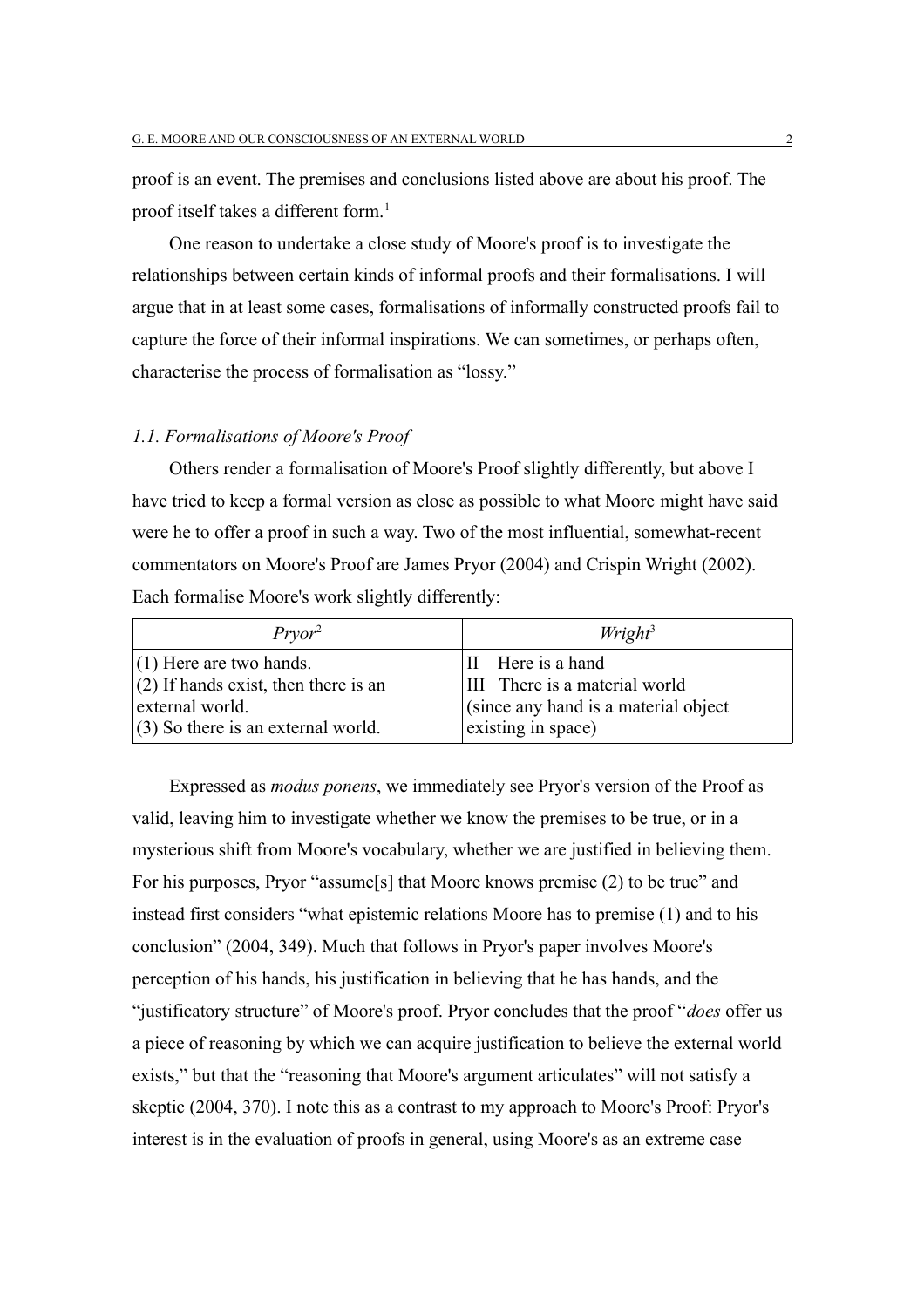whose analysis might yield some insights into how we evaluate seemingly-simple proofs. Here my focus is on how we construct informal proofs, and how conversion to standard, recognisable forms might affect the persuasive force of such proofs.

To some extent, I will agree with Pryor that Moore offers a piece of persuasive reasoning, but without making reference to acquisition of justification to believe some proposition. Since Moore does not employ those technical terms, I think it wise to avoid imposing them on his proof. Also, though clearly aware of skeptical concerns, the *feelings[4](#page-16-3)* of the skeptic did not motivate Moore to give a proof of an external world. Moore tried to defeat a certain kind of Idealism through his critique of the elephant-inthe-proof that the secondary literature seems content to avoid: Kant.

For reasons different from Pryor's, Crispin Wright finds fault with Moore's Proof. In his "(Anti-)Skeptics Simple and Subtle: G. E. Moore and John McDowell" (2002) he argues that Moore's Proof suffers from "transmission failure," meaning that one's warrant to believe the truth of the first premise does not "transmit" to the conclusion. His is an argument about the structure of a particular formalised version of Moore's Proof – a formalisation that, again, fails to capture the force of the proof itself.<sup>[5](#page-16-4)</sup>

I disagree with Wright's assertion that "The greater part of the essay [Moore's Proof] is devoted to exasperatingly slow ruminations on what it means to describe objects as 'external', or 'outside our minds' or 'presented in space' or 'to be met with in space'. Nothing particularly consequential emerges" (2002, 330). Wright omits: Moore devotes the greater part of his essay to showing that two phrases Kant uses in his proof of an external world, as added to the second edition of *Critique of Pure Reason*, do not convey the same things. In order for Kant's proof to work, Moore thinks, these phrases would have to convey the same things, and since they do not, his proof does not work. Moore thinks he can right this wrong. Moore extends his criticism of Kant's equivocation to an indictment of the latter's peculiar form of Idealism, a point to which I will return. Moore's early work in the essay, then, is "particularly consequential," and I will treat it as such here.

Wright leverages his particular interpretation of Moore's Proof to answer "under what circumstances a valid argument is indeed at the service of proof" (2002, 331). In this essay I will address a similar, yet importantly distinct, question: to what extent can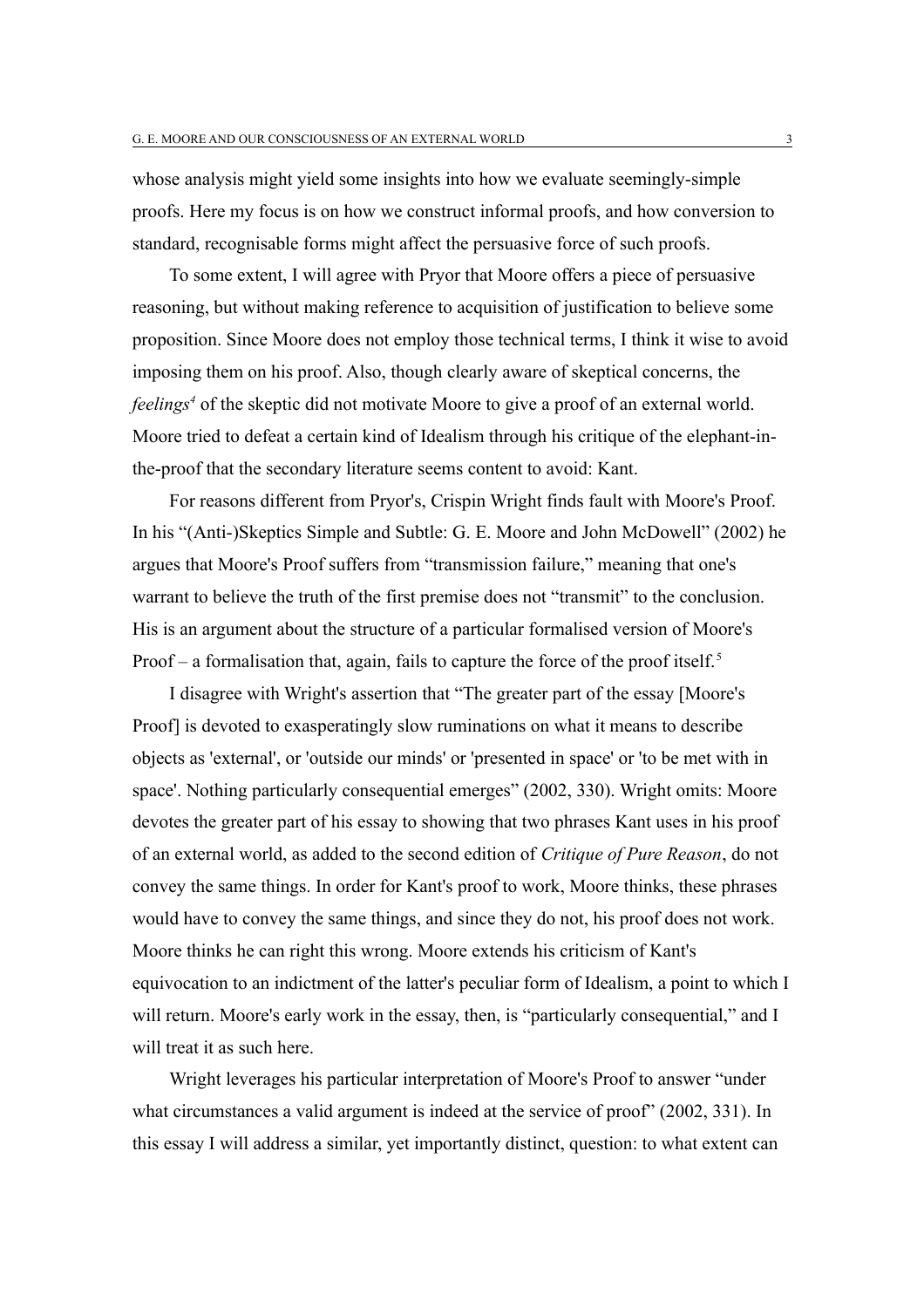*formalisation* of physical proofs adequately convey the force of physical proof. Given this difference, directly engaging with Wright's specific question would distract from my current purposes.

#### *1.2. Scope and Goals*

First and foremost, we must dislodge the idea that often-cited formalisations of Moore's Proof *are* Moore's Proof. In Moore's text, the Proof itself reads as follows:

I can prove now, for instance, that two human hands exist. How? By holding up my two hands and saying, as I make a certain gesture with the right, 'Here is one hand,' and adding, as I make a certain gesture with the left, 'and here is another.' And if, by doing this, I have proved *ipso facto* the existence of external things, you will all see that I can also do it now in numbers of other ways.... (1939, 144).

I take it as uncontroversial that in its original presentation, Moore does not offer a list of premises followed by a conclusion. His is a demonstration with accompanying narration – a different kind of proof than most philosophers are likely accustomed to, but, as Moore argues in detail, a legitimate proof nonetheless.

When we attend to the details, and take Moore's setup to the proof as seriously as he presents it, we must agree that: 1. He is not directly addressing the Skeptic; his primary goal is to show a deficiency in Kant's form of Idealism; 2. Though he does not directly address what Kant offers as his proof, Moore would endorse Kant's conclusion, which is: "[T]he consciousness of my own existence is simultaneously a direct consciousness of the existence of other things outside of me" [B 276].

Moore accomplishes point 1 by distinguishing "things to be met with in space" from "things presented in space," wherein he argues that we know more about objects than merely how they appear to us. Point 2 is more subtle and requires that we pay close attention to Moore's use of "*following*" and Kant's use of "simultaneously." In the end, Moore and Kant both claim that our knowledge (to use Moore's preferred vocabulary) of an external world arises simultaneously with our consciousness of that world. It is not that our knowledge of an external world follows from anything, as a reconstruction with premises and a conclusion suggests. Moore reaches this conclusion by a different route than Kant, but their respective conclusions are compatible.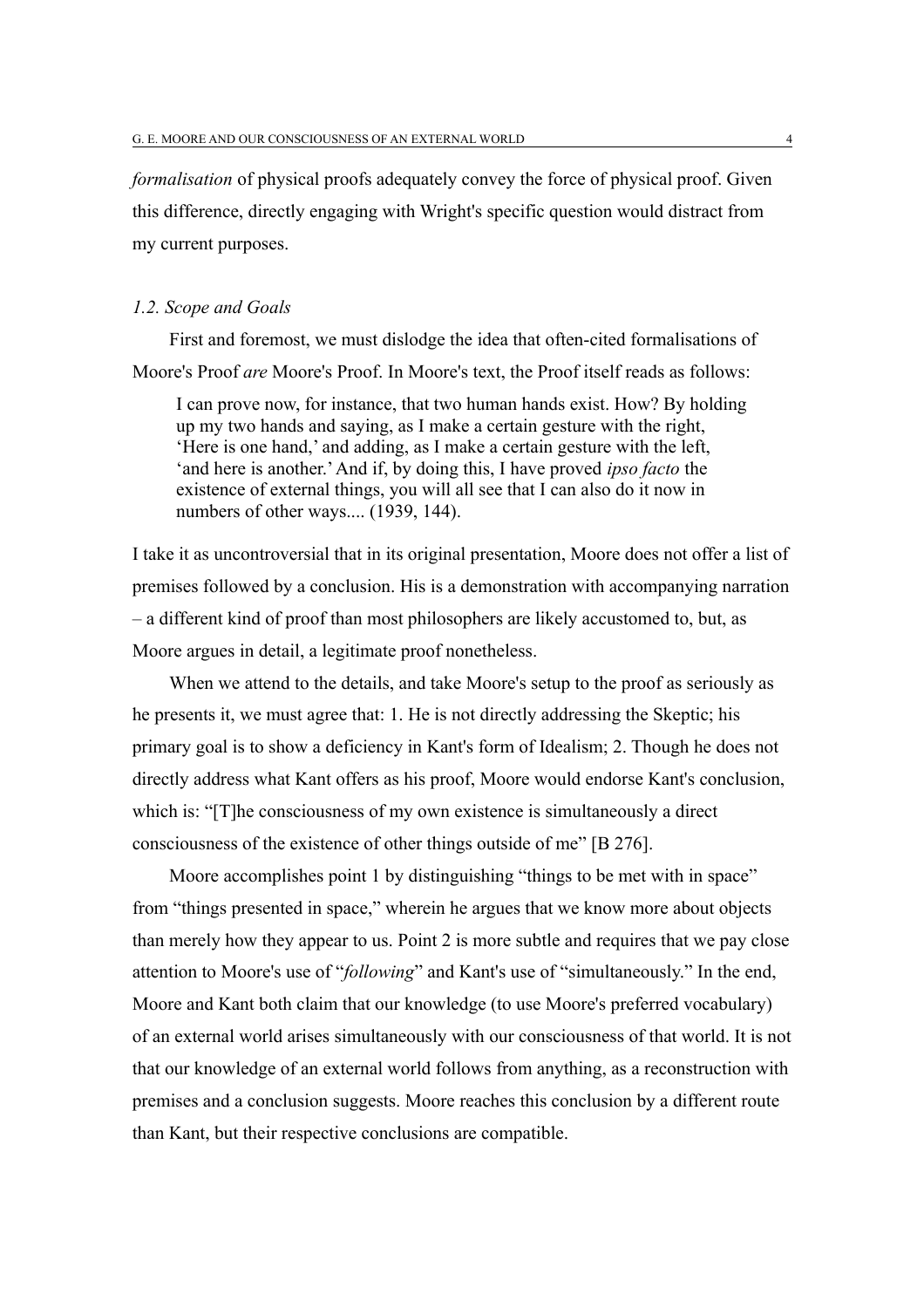### *2. Moore vs. Kant*[6](#page-17-0)

Moore does not directly attempt to address skepticism, rather he directly addresses Kant's Idealism and a few phrases upon which Kant's proof of an external world depends. Given that Kant addressed skepticism in his proof of an external world, we can reasonably say that Moore secondarily addresses the Skeptic as well, but first and foremost, he takes aim at Kant's attempt to prove an external world.

Kant calls it "a scandal in philosophy" that we, professional philosophers who should be able to produce such a thing, had yet to produce a proof of an external world (cited in Moore 1939, 126). Contra Kant and Descartes, who both think they had succeeded in the task, Moore argues that neither the Skeptic (Problematic Idealist, in Kant's terms) nor the (Transcendental) Idealist had produced a satisfactory proof. Employing a Common Sense methodology, Moore thinks his admittedly-odd demonstration finally eliminates Philosophy's long-standing scandal.

In a puzzling exegetical move, many commentators do not address the bulk of Moore's lecture, which consists of his attempt to refute a caricature of the (Transcendental) Idealist's position: that *we only know things as they appear to us*. [7](#page-17-1) This should conjure thoughts of his earlier "Kant's Idealism" (1903a) and "Refutation of Idealism" (1903b), and suggests that his Proof is one in a series of arguments against the Idealist, as opposed to a more typical analysis of the Proof as directly addressing the Skeptic. Of course, Moore is aware of the Skeptic's concerns, mentioning Descartes twice in the Proof<sup>[8](#page-17-2)</sup>, and repeatedly addressing the significance of dreams as experiences<sup>[9](#page-17-3)</sup>. But a significant amount his life's work was anti-Idealist, and we are right to expect his Proof of an External World to fit this pattern.

The beginning of Moore's Proof follows a form almost identical to the argument that Moore constructs in "Kant's Idealism." There, he argues that a single question Kant proposes to answer, namely "how can we know that certain predicates do attach to things which we have never experienced" (1903a, 132), resolves into two distinct questions. Details aside, he employs the same strategy in his Proof. Moore complains that Kant conflates "to be met with in space" and "presented in space," two phrases upon which Kant's proof depends. In an effort to demonstrate these phrases as not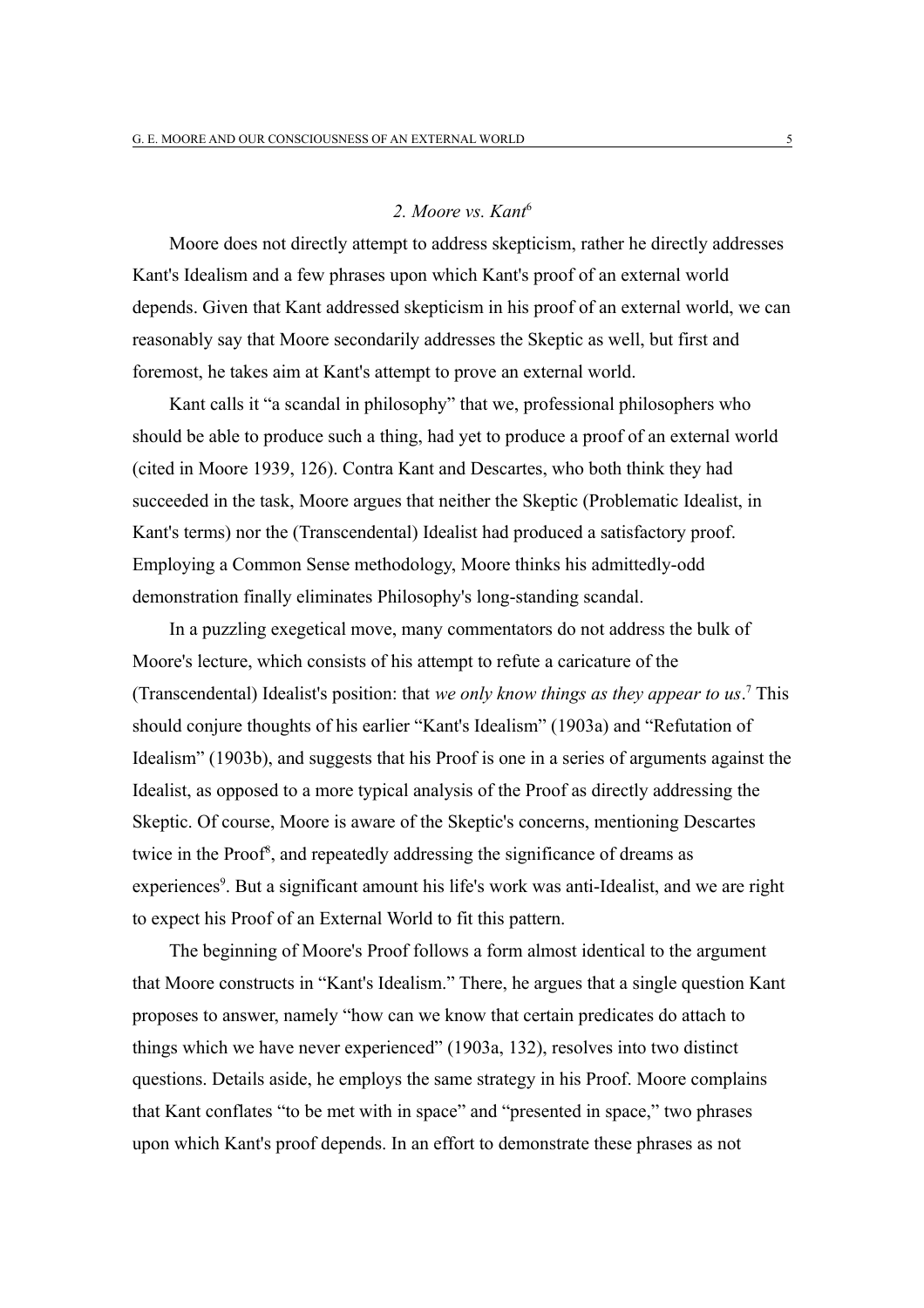interchangeable, Moore offers examples of things that would fall into one or the other category, but not both. The significance of Moore's examples and distinctions is simple: we often know more about what appears to us than its mere appearance. We know, for example, that an after-image is not "to be met with in space," though it is "presented in space" and this is to know something about the after-image beyond its appearance; *you* cannot see *my* after-image, and we never expect that you can.<sup>[10](#page-17-4)</sup> The same goes for bodily pains, drunken double-vision, itchiness, and so on. We also know that we cannot chase down the pot of gold at the end of the rainbow. Though the rainbow is "presented in space," it is not "to be met with in space," and we know that as we take a step toward the rainbow, it will retreat a step. Moore's point is that there are plenty of examples of our knowing more about things than how they appear to us. So much, then, for the caricature of the Idealist's claim<sup>[11](#page-18-0)</sup>.

In his discussion of the distinction between "to be met with in space" and "presented in space," Moore suggests that we use the word "know" in ordinary talk to include a broader range of phenomena than we give it credit in philosophical talk.<sup>[12](#page-18-1)</sup> I know, but do not have to prove or demonstrate in any philosophical way, that you cannot feel my pain, or see my after-images. Though these phenomena (things) *appear to us*, we know more than their appearance, and this is clear from his analysis of how we regularly use "know" and various similar terms.<sup>[13](#page-18-2)</sup> With this point, we must agree if we are to both take Moore's Proof seriously and regard it as successful. This partly explains why Moore carefully picks Kant's phrases apart, and a sensitive analysis of Moore's Proof must pay as close attention to Moore's analysis of Kant as it does to the physically-demonstrative proof itself.

Early in the Proof, Moore argues that all he has to do in order to prove the existence of an external world is to prove that two objects exist *outside of his mind*.<sup>[14](#page-18-3)</sup> On the surface, his claim seems straightforward (though a clearer argument in its favour would likely help allay some philosophical concerns), and we should wonder why, after such a simple claim, he does not simply point to a chair and say "here is one chair," point to another chair and say "there is another chair." Certainly there were two chairs present at his lecture. But following Descartes' concerns, to which Moore is attentive, if only because Kant was as well, the chair might be a false chair. It might be a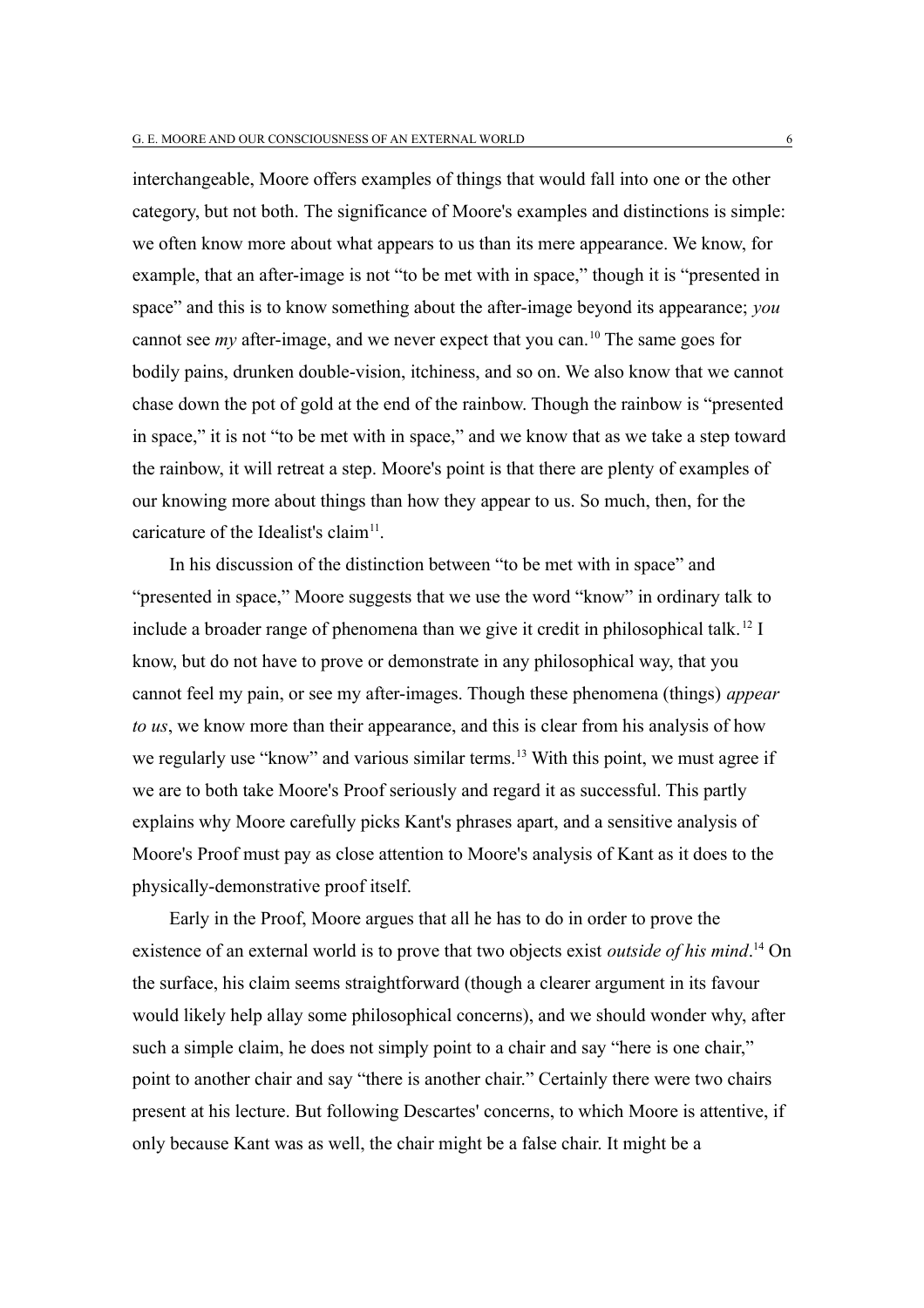holographic chair. It might be a projection of a chair, and so on. Similar with trees, desks, dogs, books, etc. For a demonstration-as-proof to work, something has to happen, and this hints at why Moore uses his hands as part of the Proof.

I introduce the hyphenated phrase "demonstration-as-proof" in order to distinguish what Moore attempts in the Proof from what Kant attempts in his *Critique of Pure Reason*. Moore argues from the beginning of the lecture that, contrary to his claims, Kant has not provided a defensible proof of an external world. Of course, Moore does not mean that he rejects Kant's conclusion; on the contrary, Moore embraces Kant's conclusion. In the case of "Proof of an External World," Moore attacks the premises from which Kant's conclusion follows. He does not attack the conclusion itself, for to do so would be self-defeating in some sense, given that Kant felt that he had proven the existence of an external world, and Moore thinks the same of his own work.

Moore rejects Kant's methodology. He rejects Kant's unstated notion that he can prove the existence of an external world without doing anything (besides writing philosophy). Moore complains that Kant tries to formulate the wrong kind of proof<sup>[15](#page-18-4)</sup>, and rejects his claim that there can be only one such proof. Moore thinks otherwise, and he thinks otherwise because he re-conceives what it must be like to prove the existence of an external world. Though we, especially as philosophers, report the exercise in words, proof of an external world, for Moore, is more than a linguistic, or perhaps "philosophical" exercise. It is a performance.

Moore does not directly address and analyze Kant's proof – a peculiar move on his part – but it is relevant to examine it briefly in this context. Moore concerns himself with the footnote in the second edition of *Critique of Pure Reason* where Kant mentions his proof, which he has added in this new edition. Kant refers the reader to the proof itself, which concludes: "[T]he consciousness of my own existence is simultaneously a direct consciousness of the existence of other things outside of me" [B 276]. Moore's complaint is, roughly rendered, that Kant gets to this conclusion in a manner similar to the reconstructions we see above. Kant relies on logical connections, premises, theorems, and the like, and moreover renders some of his own terms sloppily. Moore thinks that this is the wrong sort of proof, and to reconstruct Moore's proof in terms of asserted premises that lead to a conclusion is to betray his assertion that this is not the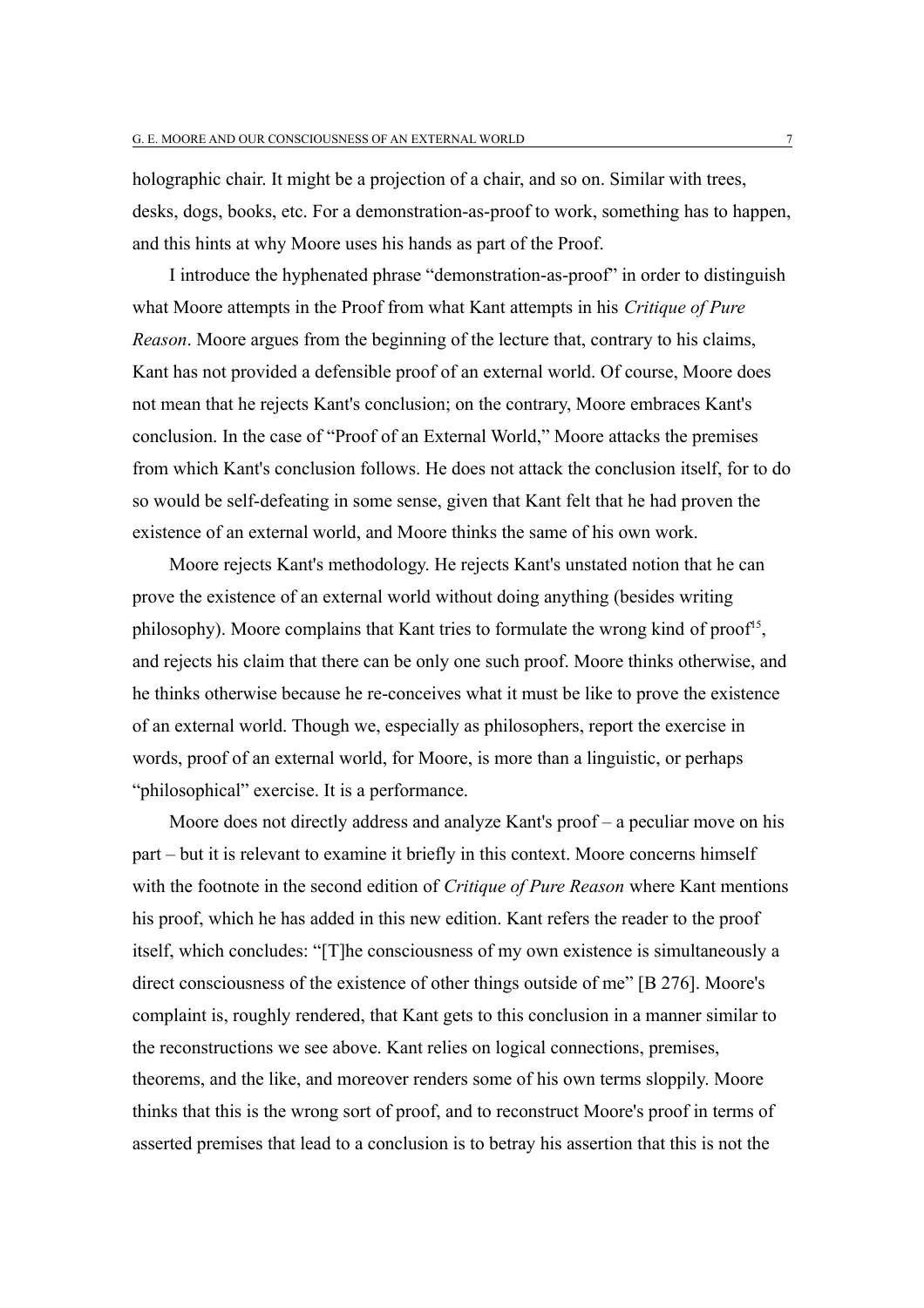way to go about proving the existence of an external world. Yet Moore's demonstrationas-proof leads to a conclusion similar to Kant's: when Moore "makes a certain gesture," he knows that it is his hand – and of this he is "certain" – where knows substitutes for Kant's technical notion of consciousness. And so simultaneously, Moore knows, directly, the existence of other things outside of his mind.

The issue I am drawing attention to is this: to merely show his hands is to do little more than offer an object *as it appears* to the audience. The formalisation "here are two hands" fails to capture Moore's movement, which, by his account, is part of the premise. By his own standards then, Moore needs to do more than simply show his hands<sup>[16](#page-18-5)</sup>.

When Moore makes the "certain gesture" with his hand, he demonstrates something in addition to the existence of this "object." He demonstrates that he is responsible for its movement. The hand is his*.* He moves the hand; the audience does not. When the audience sees the hand move, they know that they do not control the hand (barring any obvious delusions on the part of the audience members.) This suggests a re-working of our formal expression of the Proof, though I maintain that a formalization of the Proof is *about* the Proof, and no substitute for the demonstration-as-proof itself:

*Premise 1:* Here is one hand. *Premise 2:* If Moore controls his own hand, then it is external to me. *Premise 3:* Moore controls his own hand. *Conclusion:* Moore's hand is external to me.

Or we might put it this way:

*Premise 1:* Here is one [Moore's] hand. *Premise 2:* If I cannot control this hand, then it is external to me. *Premise 3:* I cannot control the [Moore's] hand. *Conclusion:* The [Moore's] hand is external to me.

To perform this twice, once with the right hand and once with the left, shows that there are two objects outside of Moore's mind (or outside of an audience member's mind), satisfying his aims. This analysis also explains why Moore does not choose a chair to demonstrate the existence of two things external to himself.[17](#page-19-0) Chairs do nothing on their own (not consciously anyway, in the sense that we typically apply "conscious" to beings like us<sup>[18](#page-19-1)</sup>); it always might be that I am the source of my perception of the chair. The same applies to pieces of paper, coffee mugs, trees, dogs, etc. When Moore makes a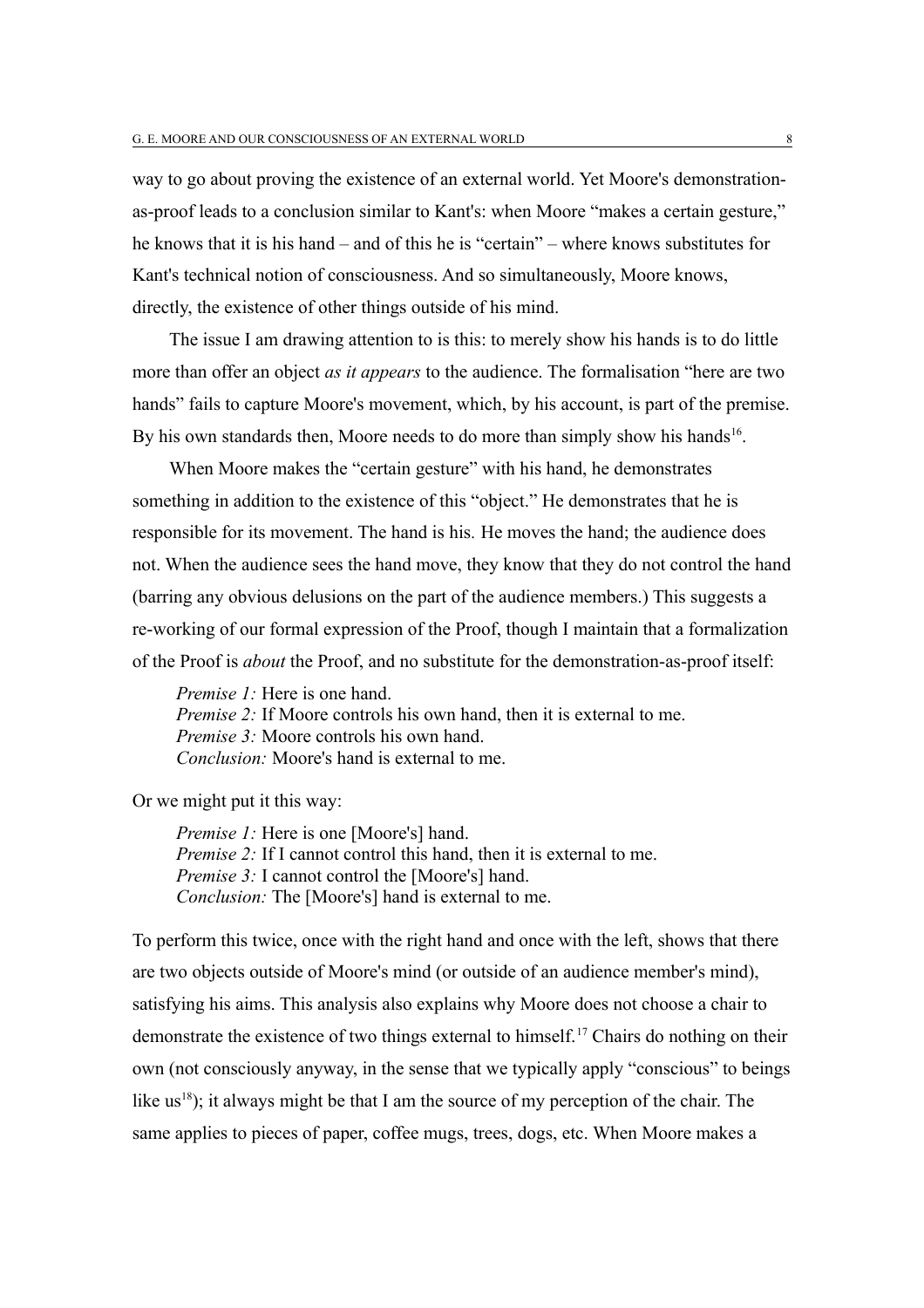motion, his audience must know that they are not in control of that motion. They must know that some other conscious being is in control, and this should be sufficient to satisfy the Skeptic, while at the same time defeating the Idealist. Again, we can say that they know this in the same way that we can say that they know nobody else in the room will see their after-images, feel their pain, etc. To see Moore move the hand is to know that you are not moving the hand; you know more about the hand than how it appears to you. You know that it is not your hand, you know that you cannot control it, feel its pain, etc. All of this amounts to: you know that the hand is external to you (or that it exists outside of your mind).

It is more appropriate, if we want to express the Proof in words only, to do so as above, because Moore's self-assigned task is to show that two things exist outside of his mind. Again, if we express his "conclusion" as "So there is an external world," we ignore the fact that he requires of himself to demonstrate that there are at least two objects external to his mind. When he displays and waves his right hand, that proves that one object exists outside of his mind (also giving significance to his saying "here is *one* hand" as opposed to the familiar misquote "here is *a* hand"); when he displays and waves his left hand, he proves that another object exists outside of his mind. Repetition gives the proof its force; repetition is essential to the Proof's success.<sup>[19](#page-19-2)</sup>

## *3. Following*

Consistent with Kant's conclusion, Moore argues that our knowledge *of* an external world arises simultaneously with our consciousness of our own actions *in* the world. Moore does not argue that we know the existence of things outside of us *from* the premises he expresses. Rather, he argues that we know the existence of things outside of us *by* the premises he expresses. I take this to be an important distinction, partly because it would have been so natural for Moore to use "follows" in his proof rather than "ipso facto," and I take it that "ipso facto" suggests simultaneity, similar to what Kant has in mind. Moore nearly obsessively *italicises* the word "follows" in the pages leading up to the Proof itself, and uses the word alarmingly-frequently. This makes it all the more striking that he does not use the word "follows" to describe the relationship between the conclusion he draws and the premises he expresses in the first formulation of his proof.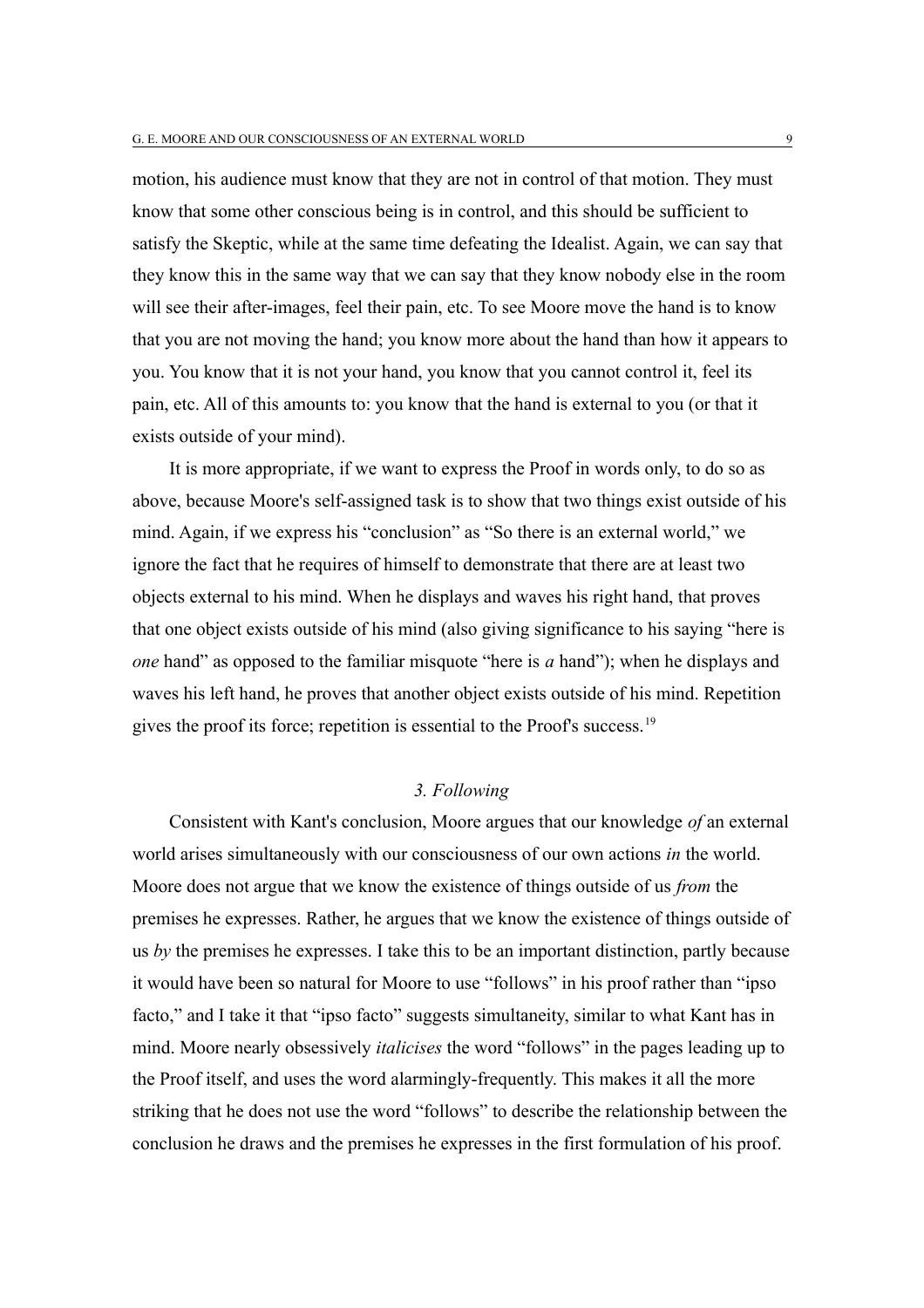Here I aim to account for this often-overlooked peculiarity.

Saying "ipso facto," or "by the fact itself," is quite different from saying "from the fact itself." The latter suggests that the conclusion follows the fact – that there is a fact first, then (at some later point, though it may be nearly instantly) we figure out the conclusion *from* that fact. Instead, Moore argues that we know the existence of things outside of us *by* the fact of knowing that two hands exist. That is: to know that two hands exist is to know that things exist outside of us. To know something "by the fact," I assert, is to grasp the truth of the premises and the conclusion simultaneously, which is precisely what Kant tries to demonstrate. And to come to know what we call the conclusion simultaneously with what we call a premise is not to beg the question, as Moore is often accused of doing in his proof. In the paragraphs that follow, I intend to show how this is possible and how it works.

Moore notes often that the sort of proof he offers differs from the sort of proof that Kant offers, which is a clear indication that the ways we treat the premises and conclusions of their respective proofs should differ as well. From this it follows that we, philosophers, should not use the same standards of evaluation on Kant's and Moore's proofs in exactly the same ways. And this implies that there is more than one set of standards that we use to evaluate proofs. In this case, we must use the right standards. Since Moore's Proof is physical, our evaluation must include judgment of whether the physical act is effective, not whether it is true or false. We rarely, if ever, apply "true" or "false" to physical acts.

We might say that we evaluate "true" or "false" when we talk *about* an act, often flagged by "that." For example, "*That* Moore waved his hands" is the kind of statement we might characterise as "true" or "false." But the waving itself admits of other characterisations instead, often flagged by adverbs. For example, we might say "Moore waved his hands vigorously" or "Moore waved his hands obviously." These two cases are akin to what judges say of physical performances such as we see in Olympic events; imagine how odd it would sound to say "Mary Lou Retton's routine was true." "*That* Mary Lou Retton performed a routine" is true, but this makes it sound as if we wonder who performed the routine. Who performed an act is typically not what interests us when we evaluate physical demonstrations; typically, and Moore's Proof is one of these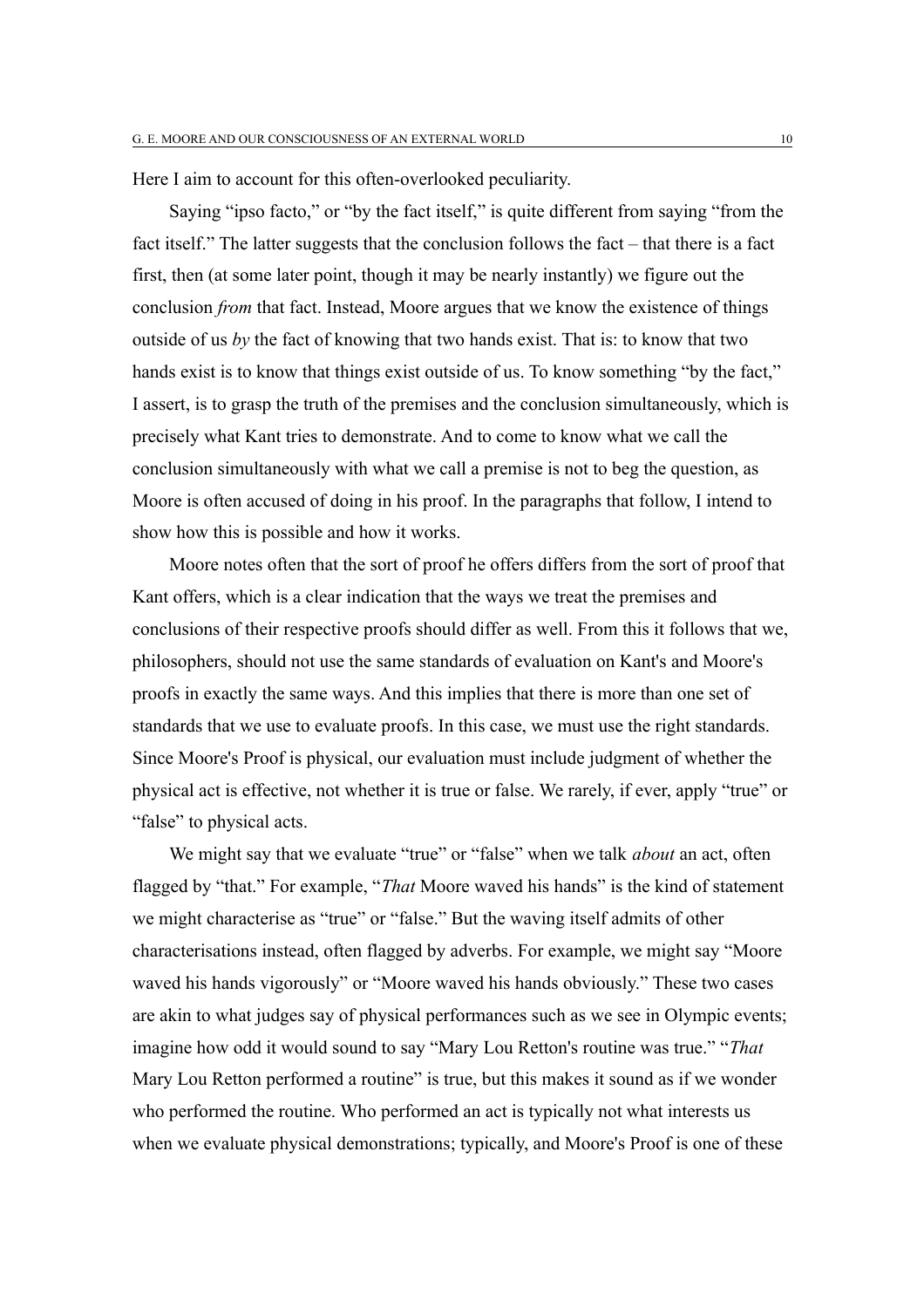cases, we evaluate the performance independent of who performed.

Moore's proof resembles a physical challenge (a physical proof) more than a philosophically-familiar set of propositional premises that lead to a conclusion. Our example of a physical proof above involved a race to demonstrate who runs faster. If Moore runs one mile in a shorter time than Russell, then Moore is the faster runner, *ipso facto*. It is not that we evaluate premises in order to determine the conclusion. In the race, we can see clearly that Moore finished ahead of Russell, and *that* is the conclusion, though it looks suspiciously like a premise in the formalisation of the event. To evaluate the premises is to say something about the race, but we already know the conclusion, having seen the race – Moore finishing ahead of Russell *is* the conclusion. (We knew the two possible results before the start of the race: Moore runs faster or Russell runs faster. Knowing what the conclusion might be is not begging the question.)

Moore's Proof is similar: we do not evaluate the premises in order to determine the conclusion; in this case, we already know what conclusion we want, namely that things exist outside of us, though there is another possible conclusion, namely that no things exist outside of our minds. When we want to prove that something is the case, there is no question about the conclusion, obviously enough; the question is whether we can show that the thing we want to prove actually is the case. So in Moore's Proof, it is not precisely that the conclusion *follows* the premises – in fact, it is perhaps more accurate to say that the conclusion preceded the premises, in some important sense. A true premise is what we seek in order to confirm the already-given conclusion. And so when we grasp the truth of the premise, we simultaneously confirm the conclusion. Given this, when we perform the "proof" we do not say that the conclusion follows the demonstration; we simply know that we have grounds to assert the conclusion. And also given this, it is essential to exercise caution when expressing what the conclusion is and what it is not. Though touted as Proof of an External World, Moore tells us early on that his task is to show that at least two objects exist outside of his mind. When we characterise his proof for the purposes of formal evaluation, we must use this as the conclusion, not that "there is an external world." The reader might think that I am splitting hairs with this point; the reader might think that Moore treats "external world" and "outside my mind" as interchangeable. But given Moore's penchant for hair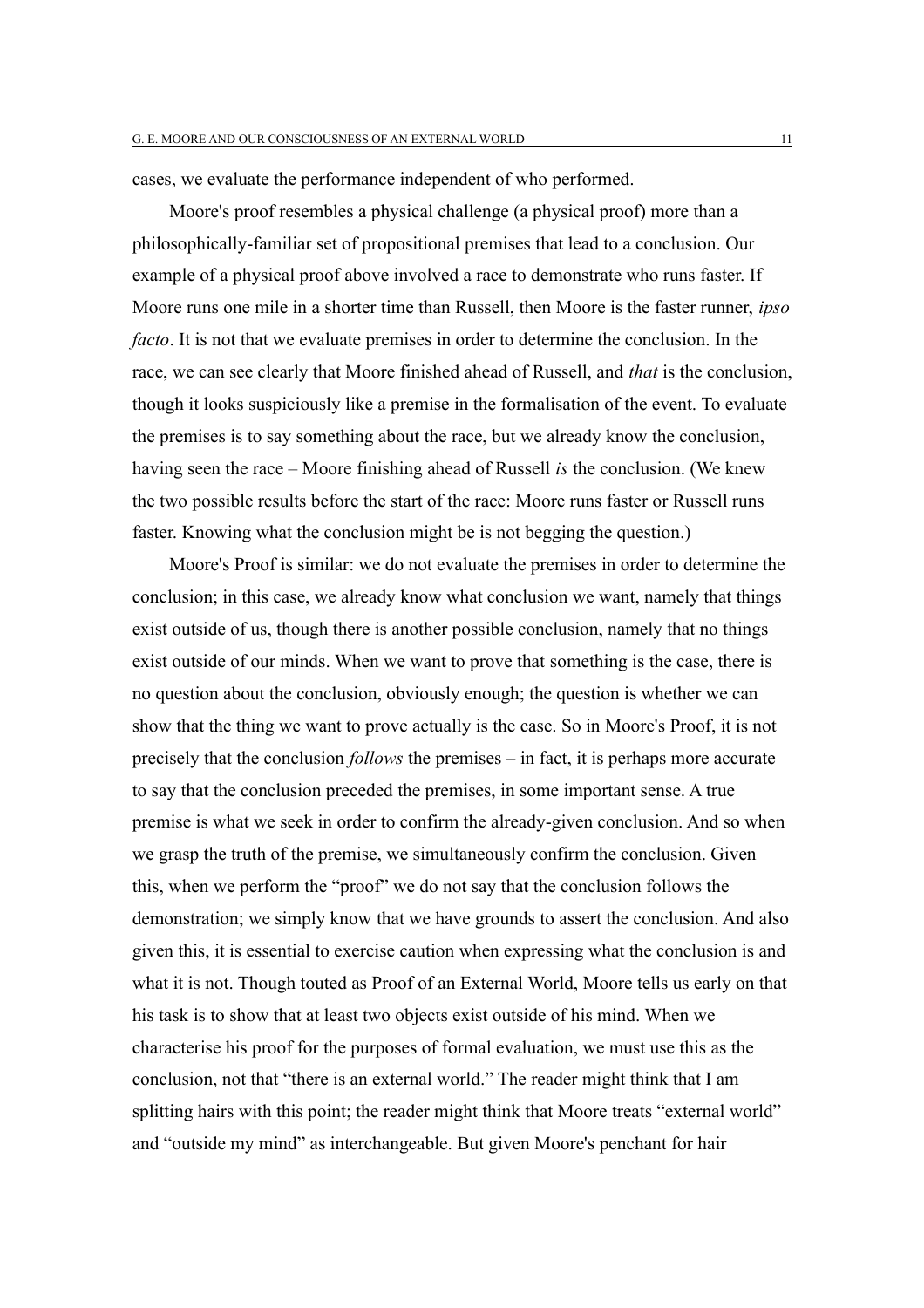splitting, we should think that if he found it important to use two different expressions, then those expressions do in fact express different things. As a gesture toward one possible difference I offer this: "external world" does not imply that a conscious being need experience any object, whereas "outside my mind" does.

If I am right and Moore does in fact embrace Kant's conclusion, especially the "simultaneity" of self-consciousness and consciousness of objects outside of the mind, then it is even easier to understand why Moore would not say "at least two objects exist outside of my mind" *follows* from "here is one hand." To know "here is one hand" is to know "one object exists outside of my mind." And to know "here is another" is to know "another object exists outside of my mind." To know these two things is to know that at least two objects exist outside of my mind. Consider how we might express the demonstration with "follows": From the fact that I know that here is one hand and another hand, it *follows* that I know that two objects exist outside of my mind. The latter is a re-phrasing of the former, at best, and this is why the conclusion about external objects arises simultaneously with self-consciousness. The realisation of selfconsciousness *is* Proof of an External World, and Moore realises self-consciousness when he makes certain gestures with his hands. If we express the Proof in terms of premises and conclusion, as Moore does in his first formalisation, then we can say, trivially, *that* the first premise is true, but this is hardly all we can or should say. It is, perhaps, this triviality that causes many commentators to think that Moore's Proof is ineffective, but the triviality is an artifact of formalisation.

Some might read the last few paragraphs as a betrayal of my assertion that the proof is successful, insofar as I might seem to be suggesting that the premises and the conclusion do not differ in Moore's Proof, which would of course immediately render the proof a failure. But this would be wrong for the following simple reason: the premises include a gesture, whereas the conclusion does not. Moore expresses this by calling the premises "more specific" (1939, 145) than the conclusion, and this seems to me a perfectly acceptable way to express the difference. We should continue to keep in mind that the premises and the conclusion might look the same when spelled out in words – when formalized that is – because when written on the page, they cannot include the necessary gestures that give the premises their force. They can, at best, only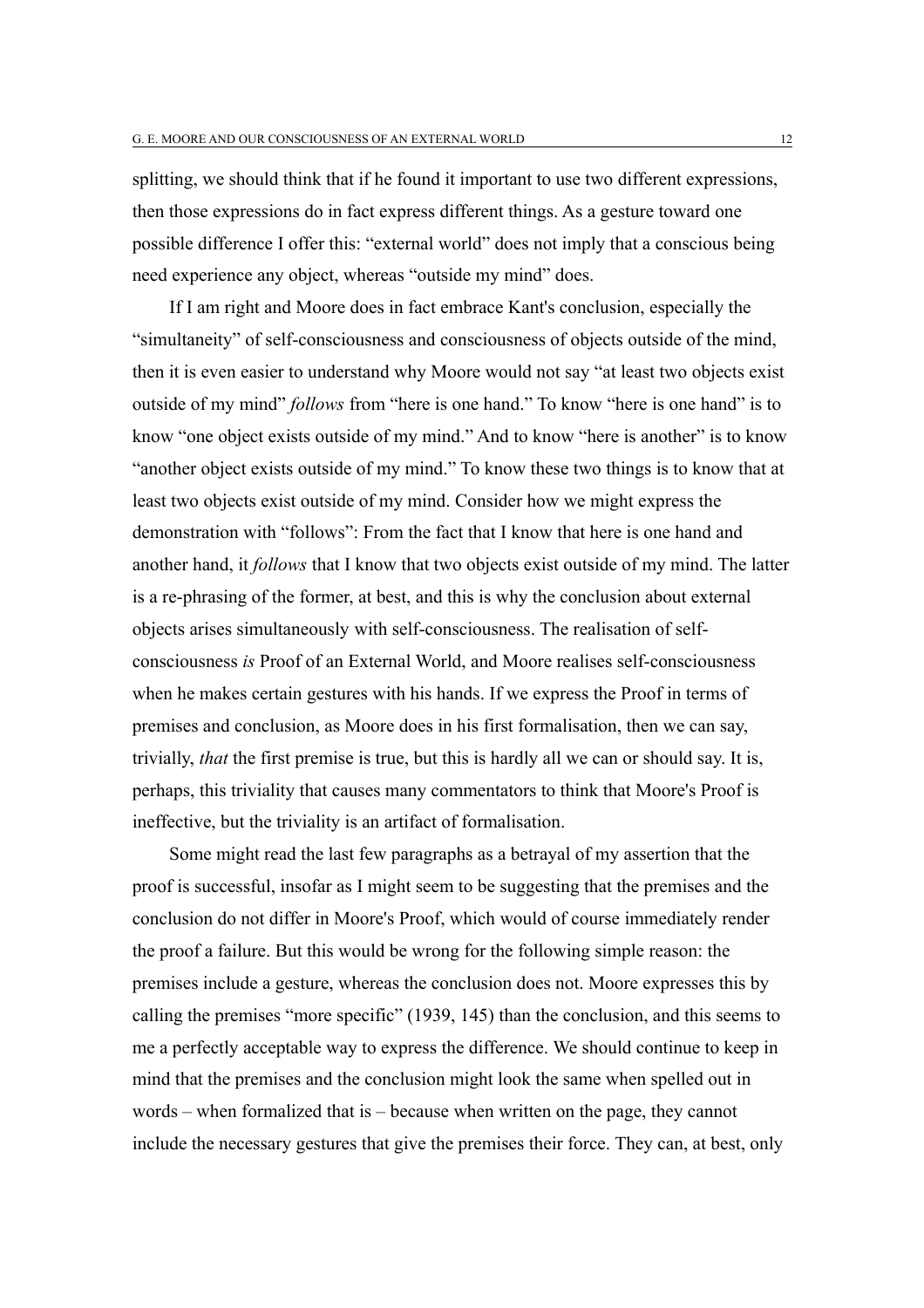include a description of the gesture as a sort of stage direction. All of this is to say that it might seem as though Moore begged the question about the existence of things outside of his mind if we take the formalization of his proof to be his proof. Alas, the formalization is not the proof itself, and so this objection fails.

## *4. Conclusions*

I have argued that formalisations of Moore's Proof, as presented in the secondary literature, inadequately reflect its strength, as they fail to account for the Proof's physical nature. Specifically, Moore's Proof gains its force as he "makes certain gestures," and analyses that neglect this aspect of the Proof fail to appreciate its success. More generally, we must be sensitive to the informational losses inherent in formalisations of physical proofs, and we must be careful to evaluate physical proofs appropriately given the circumstances under which they are performed.

I have also argued that Moore's Proof does not directly address Skepticism, as is usually assumed and pursued in recent literature. Rather, Moore spends the majority of his Proof dismantling a form of Idealism that he attributes to Kant. Again, discussions of the Proof that ignore Moore's analysis of Kant's own Proof of an External World fail to appreciate both its success and its point. Moore's Proof is a targeted reaction to Kant's Proof, and one cannot illuminate the significance of Moore's claims without stepping out of Kant's shadow, as Moore tries.

Finally, I have argued against analyses of Moore's Proof that claim he has begged the question by investigating the relationship between his gestures (premises) and his conclusion, a relationship he refers to as *ipso facto*. This parallels a notion of simultaneity crucial to understanding Kant's Proof. In the end, Moore does not reject Kant's conclusion. Moore rejects that Kant's method of proof can yield a convincing argument that, in fact, there is an external world.

This said, the secondary literature on Moore's Proof has mostly employed his proof as a way to exercise ideas on such topics as justification, belief, and warrant. The arguments that I make here do not deny the value of such work. Rather, since this is an investigation of Moore's Proof, as opposed to an employment of it, I emphasise different aspects of his work than the majority of the secondary literature. My employment of the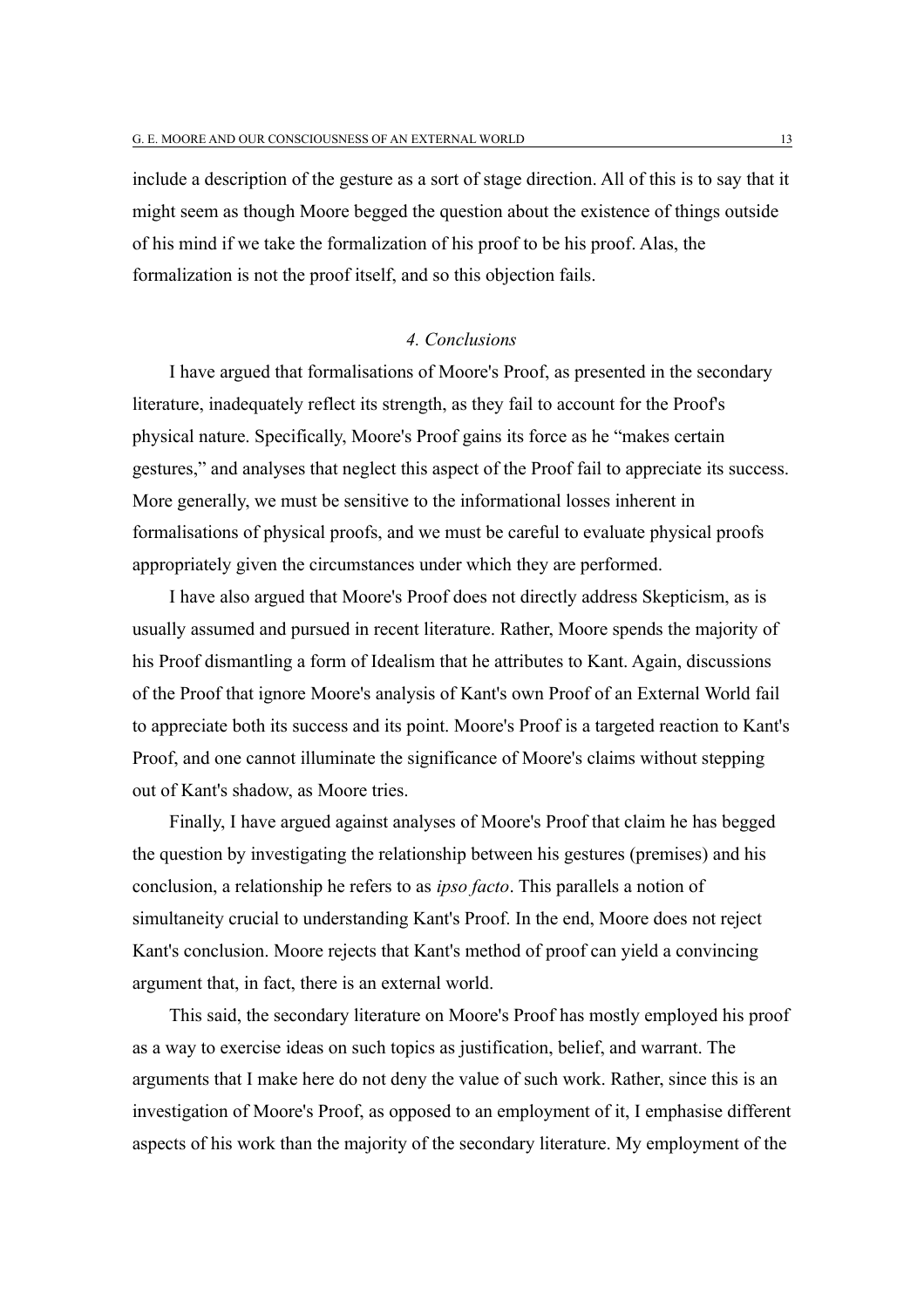secondary literature is strictly to show that formalisations of physical proofs are "lossy," meaning that they necessarily cannot convey the persuasive force that one feels when experiencing a demonstrative proof such as Moore's.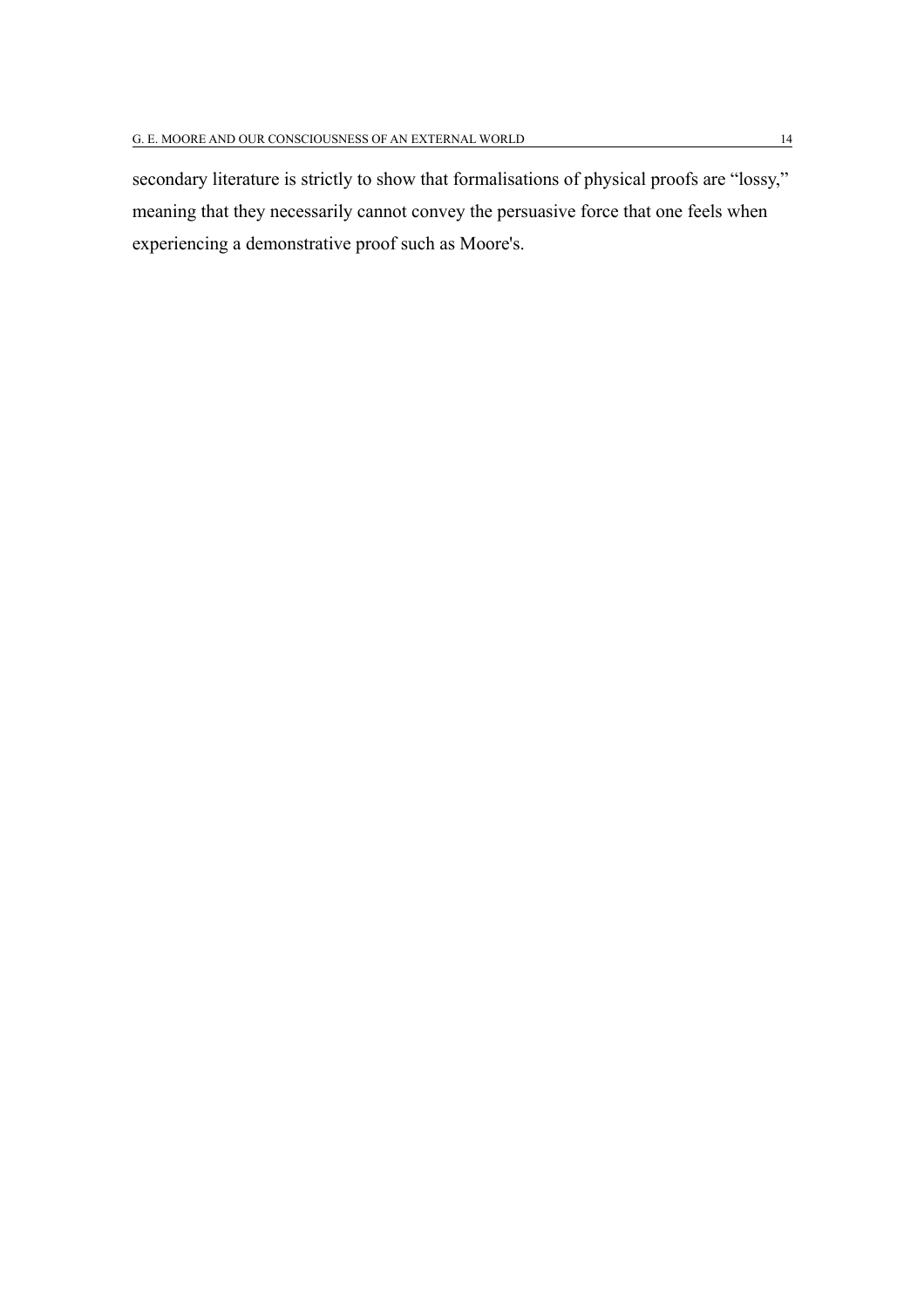#### **REFERENCES**

Brown, Jessica. "Wright on Transmission Failure," *Analysis*, Vol. 64, No. 1 (Jan., 2004), pp. 57-67.

Brown, Jessica. "Doubt, Circularity, and the Moorean Response to the Skeptic," *Philosophical Perspectives*, 19, Epistemology (2005), pp. 1-14.

Cohen, Stewart. "Two Kinds of Skeptical Argument," *Philosophy and Phenomenological Research*, Vol. 58, No. 1 (Mar., 1998), pp. 143-159.

Cohen, Stewart. "Contextualism, Skepticism, and the Structure of Reasons," *Noûs*, Vol. 33, Supplement: Philosophical Perspectives, 13, Epistemology (1999), pp. 57- 89.

Cohen, Stewart. "Contextualism and Skepticism," *Noûs*, Vol. 34, Supplement: Philosophical Issues, 10, Skepticism (2000), pp. 94-107.

Coliva, Annalisa. "The Paradox of Moore's Proof of an External World," T*he Philosophical Quarterly, Vol. 58, No. 231 (2008), pp.234-243.* 

Kant, Immanuel. *Critique of Pure Reason* trans. Werner S. Pluhar (Hackett, Indianapolis, 1996).

Moore, G. E. "Kant's Idealism," *Proceedings of the Aristotelian Society* 4 (1903), 127- 140.

Moore, G. E. "The Refutation of Idealism," *Mind* 12 (1903), 433-453.

Moore, G. E. "Are the Characteristics of Particular Things Universal or Particular?" *Proceedings of the British Academy* 10 (1921-1922). Reprinted in *Philosophical Papers* (Collier Books, New York, 1962), 17-31.

Moore, G. E. "Defence of Common Sense," *Contemporary British Philosophy*, 2nd series, ed. J. H. Muirhead (1925). George Allen and Unwin, USA.

Moore, G. E. "Proof of an external world," *Proceedings of the British Academy* 25 (1939), 273-300. Reprinted in *Philosophical Papers* (Collier Books, New York, 1962), 126-148.

Moore, G. E. "Certainty," (1941), in *Philosophical Papers* (Collier Books, New York, 1962), 223-246.

Pryor, James. "The Skeptic and the Dogmatist", *Noûs* 34 (2000), 517-549.

Pryor, James. "What's Wrong with Moore's Argument," *Philosophical Issues, 14, Epistemology* (2004), 349-378.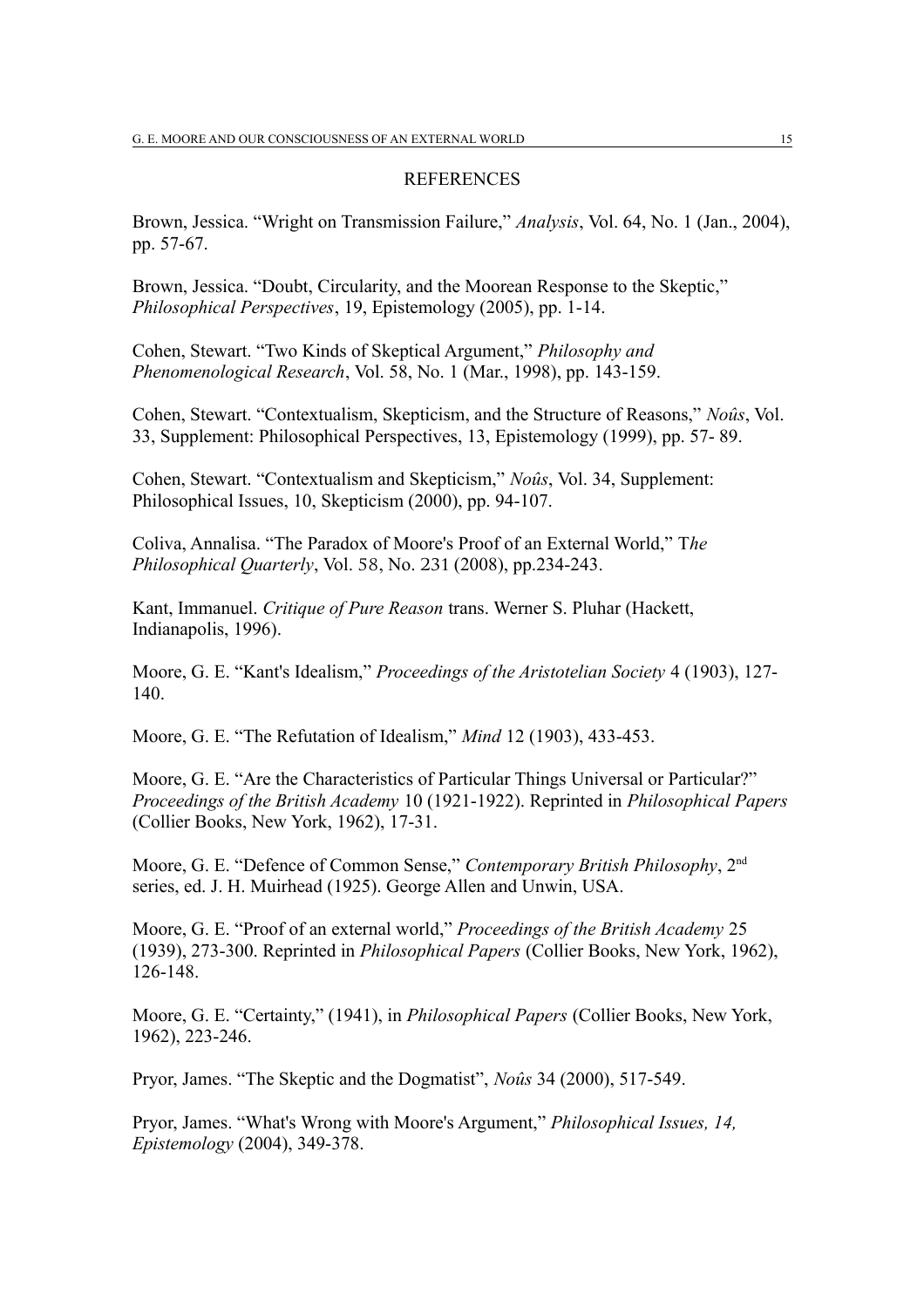Sosa, Ernest. "Reflective Knowledge in the Best Circles", *The Journal of Philosophy* 94 (1997), 410-430.

Tucker, Christopher. "When Transmission Fails," *Philosophical Review*, Vol. 119, No. 4, 2010, pp. 497-529.

Wright, Crispin. "Skepticism and Dreaming: Imploding the Demon," *Noûs*, Vol. 25, No. 2, 1991 A.P.A. Central Division Meeting (Apr., 1991), p. 205.

Wright, Crispin. "(Anti-)Skeptics Simple and Subtle: G. E. Moore and John McDowell", *Philosophy and Phenomenological Research* 65 (2002), 330-348.

Wright, Crispin and Davies, Martin. "On Epistemic Entitlement," *Proceedings of the Aristotelian Society*, Supplementary Volumes, Vol. 78 (2004), pp. 167-245.

Wright, Crispin. "Contextualism and Skepticism: Even-Handedness, Factivity and Surreptitiously Raising Standards," *The Philosophical Quarterly*, Vol. 55, No. 219 (Apr., 2005), pp. 236-262.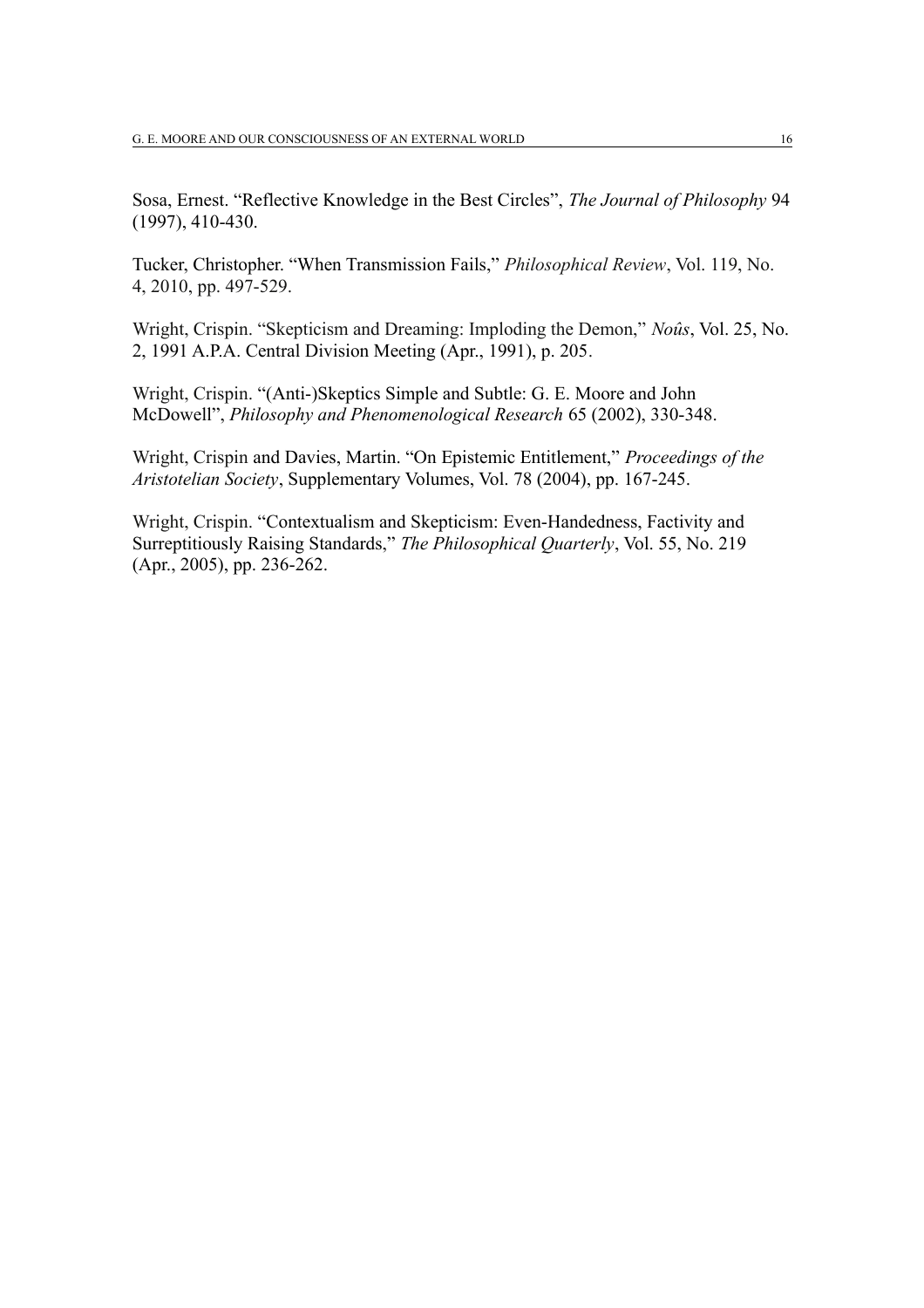- 1 Moore's Proof was originally delivered as a lecture, and so he had the opportunity to give a *physical* proof, whereas in print, that possibility is curtailed.
- <span id="page-16-1"></span><span id="page-16-0"></span>2 Originally in Pryor's (2004, 349). In Pryor's "The Skeptic and the Dogmatist," he refers to Moore's first proposition "that there is a hand," and goes on to roughly formalise the proof as: "Here is one hand, and here is another; hence there are external objects" (2000, 518). We will see that there is more to Moore's Proof than these phrases. Moore also does not express the conclusion as Pryor renders it here; this will figure importantly into my arguments in this essay. To be fair to Pryor, he does make clear in his first endnote that his article is "not a serious attempt at Moore exegesis" and that he is "just using Moore to introduce some ideas [he wants] to develop" (2000, 541). However, he does take the time to call the proof "unsatisfying", and "question begging", mostly on the grounds of this formalisation. These characterisations have, unfortunately, stuck in the literature. Here I will argue against both.
- 3 Wright refers to this as the "essence" of Moore's Proof (2002, 330).
- <span id="page-16-3"></span><span id="page-16-2"></span>4 At the end of his lecture, Moore notes that "many philosophers will still feel that I have not given any satisfactory proof of the point in question" (1939, 147). He devotes the next paragraph to diffusing the complaints we usually attribute to a skeptic, namely that Moore still needs to prove his premises, i.e., that he knows (to be true) that "here is one hand." He even names Descartes for the second and final time in the lecture. But in his brief setup to this defense, Moore attributes a "feeling" to the philosopher in question, not a "thought." This is a stark shift in his vocabulary: typically Moore discusses what he and others "think," not what they "feel," reserving "feel" as derogatory reference to a position not well-thought-out. This is a point that I pursue elsewhere (forthcoming), but worth pointing out here, insofar as it indicates that he did not think himself to be directly addressing (radically) skeptical concerns about the existence of an external world.
- <span id="page-16-4"></span>5 As a further consequence, I will not engage the literature that has sprouted up as a response to analyses of Moore's Proof, including analyses by Davies (2004), Pryor (2000), Sosa (1997), and Wright (1991), and commentators on these such as Brown (2004), Coliva (2008), and Tucker (2010). Here I confine myself to the work of the most commonly cited formalisers of the Proof, namely Pryor and Wright.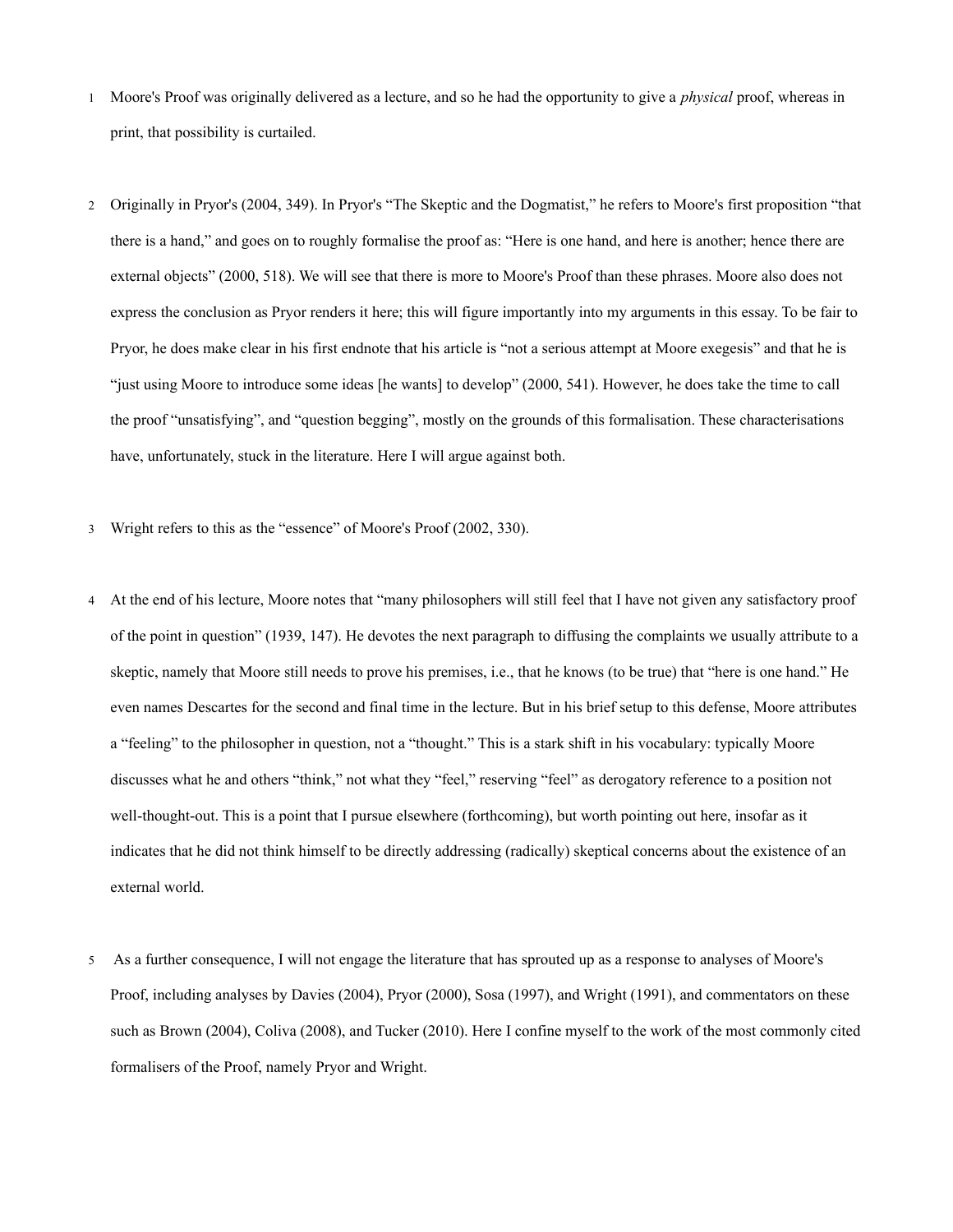- <span id="page-17-0"></span>6 Following Moore's lead, this section does not engage in any significant Kant exegesis. Moore focused on a footnote in *Critique of Pure Reason* without being particularly exegetical. This section only modestly expands the amount of analysis that Moore provides. More elaborate analysis would require at least an additional article-length treatment; here I aim to provide just enough to keep my argument in Moore's favor moving forward.
- <span id="page-17-1"></span>7 These words do not appear verbatim in Kant's work, but they are a rough paraphrase that captures the spirit of a few remarks in his Preface, the section of *Critique of Pure Reason* to which Moore confined his analysis. In particular: "... our rational cognition applies only to appearances, and leaves the thing in itself uncognized by us..." [B xx]; "For in a priori cognition nothing can be attributed to objects except what the thinking subject takes from itself" [B xxii]; "...we cannot have [speculative] cognition of any object as thing in itself, but can have such cognition only insofar as the object is one of sensible intuition, i.e., an appearance" [B xxvi]. The last of these examples is closest to the terse paraphrase above, and I note that the Preface is peppered with similar examples of this sentiment.
- <span id="page-17-2"></span>8 Moore mentions Descartes first in reference to the latter's conflation of "external things," "things external to *us,*" and "things external to *our minds*" (1939, 128). He merely notes that Descartes uses the phrases "as if they needed no explanation," suggesting that they must have been used similarly prior to Descartes. This has nothing to do with skeptical questions about the existence of an external world. The second mention of Descartes comes in the penultimate paragraph of the lecture, where Moore resists the need to prove that he is not, right now, dreaming (1939, 148). In this instance, Moore's mention of Descartes is a way to reject the skeptic's criticism that *something* remains to be proved.
- <span id="page-17-3"></span>9 In the longest paragraph of the Proof (1939, 139-141), Moore works to demonstrate that to dream is to *have an experience*, which I take to be a defense against a skeptical dispensation of dreaming as *not* providing grounds for belief in the existence of an external world. "Having an experience" is important to Moore's Proof, partly explaining why something has to *happen* in his proof. So, Moore characterises the significance of dreams in such a way that they underwrite, rather than undermine, the proof. I note that Moore takes up this line of argument again two years later when he argues directly against Skeptics in "Certainty" (1941, 243).
- <span id="page-17-4"></span>10 Especially (1939, 130-131), and the other examples that follow.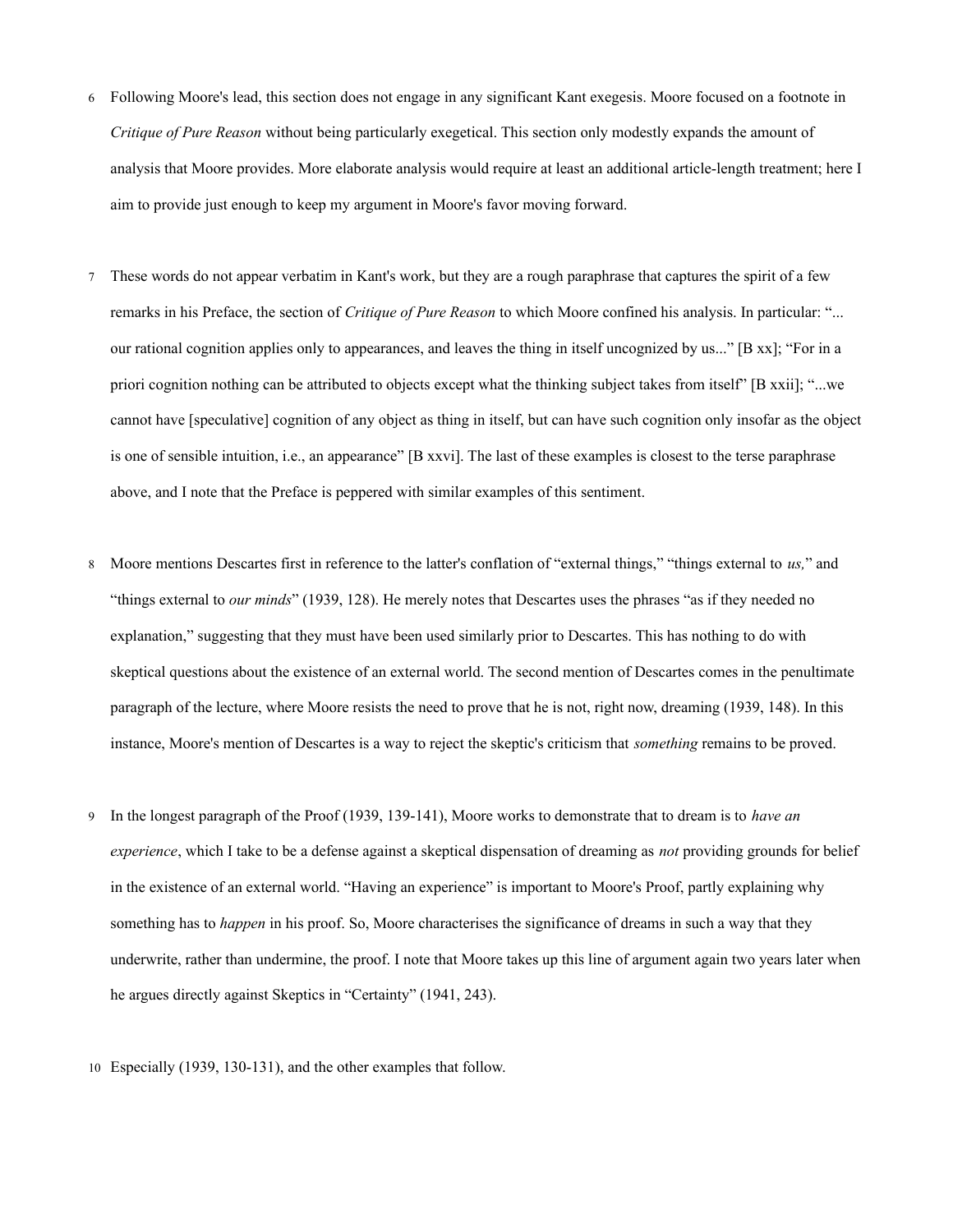- <span id="page-18-0"></span>11 To be clear: three decades earlier, Moore argued that Kant's Transcendental Idealism does not provide a sufficient response to two questions that it claims to answer. First, it fails to answer how "synthetic propositions a priori are possible" (1903a, 131), and, in response to Hume, on what grounds we could claim the validity of universal propositions (1903a, 132-134). He goes so far to say that Kant's Transcendental Idealism, with respect to Hume's concern that we cannot prove that  $2 + 2 = 4$  in all cases (this example is Moore's), "gives no answer to that skepticism" (1903a, 134). That is, in Moore's view, Kant fails. His Proof of an External World has an almost-identical form. Almost amusingly, in a discussion about the distinction between "thinking" and "knowing" (and "believing"), Moore asserts that he does, in fact, know "The fingers on this hand are five" (1903a, 135). And in his discussion of what he takes to be Kant's failures, he levels an accusation of question begging almost identical to the accusations leveled against his 1939 Proof.
- 12 Again, he does a similar thing in "Kant's Idealism" (1903a) especially pp. 132*ff*. Also, "Defence of Common Sense" (1925).
- <span id="page-18-1"></span>13 A longer treatment of this point would include a detailed analysis of Moore's "Defence of Common Sense." For the purposes of our argument to here, let us grant Moore's claim that we *ˆ* certain propositions without having to further prove them, such as the proposition that "I used to be much smaller than I am now" (1925, 33).
- <span id="page-18-2"></span>14 For the purposes of my argument here, I will assume that he is correct in this, though I note that a more complete treatment of the Proof's success must include a detailed analysis of whether he is, in fact, correct.
- <span id="page-18-4"></span><span id="page-18-3"></span>15 In the first of many instances in which Moore alludes to different *kinds* or *sorts* of proofs, he says: "...there seems to me to be no doubt whatever that it is a matter of some importance and also a matter which falls properly within the province of philosophy to discuss the question what sort of proof, if any, can be given of 'the existence of things outside of us.'" (1939, 126). Moore's complaints with Kant are not only with the structure and the content of his proof, but with the sort of proof he offers. Moore suggests that other sorts of proofs are possible to produce, and can achieve the same end. Stronger: Moore thinks that the sort of proof Kant offers cannot achieve its purpose. Moore's sort of proof can and, he thinks, does achieve the same purpose.
- <span id="page-18-5"></span>16 In a parallel case, Moore states in his "Refutation of Idealism": "I shall undertake to show that what makes a thing real